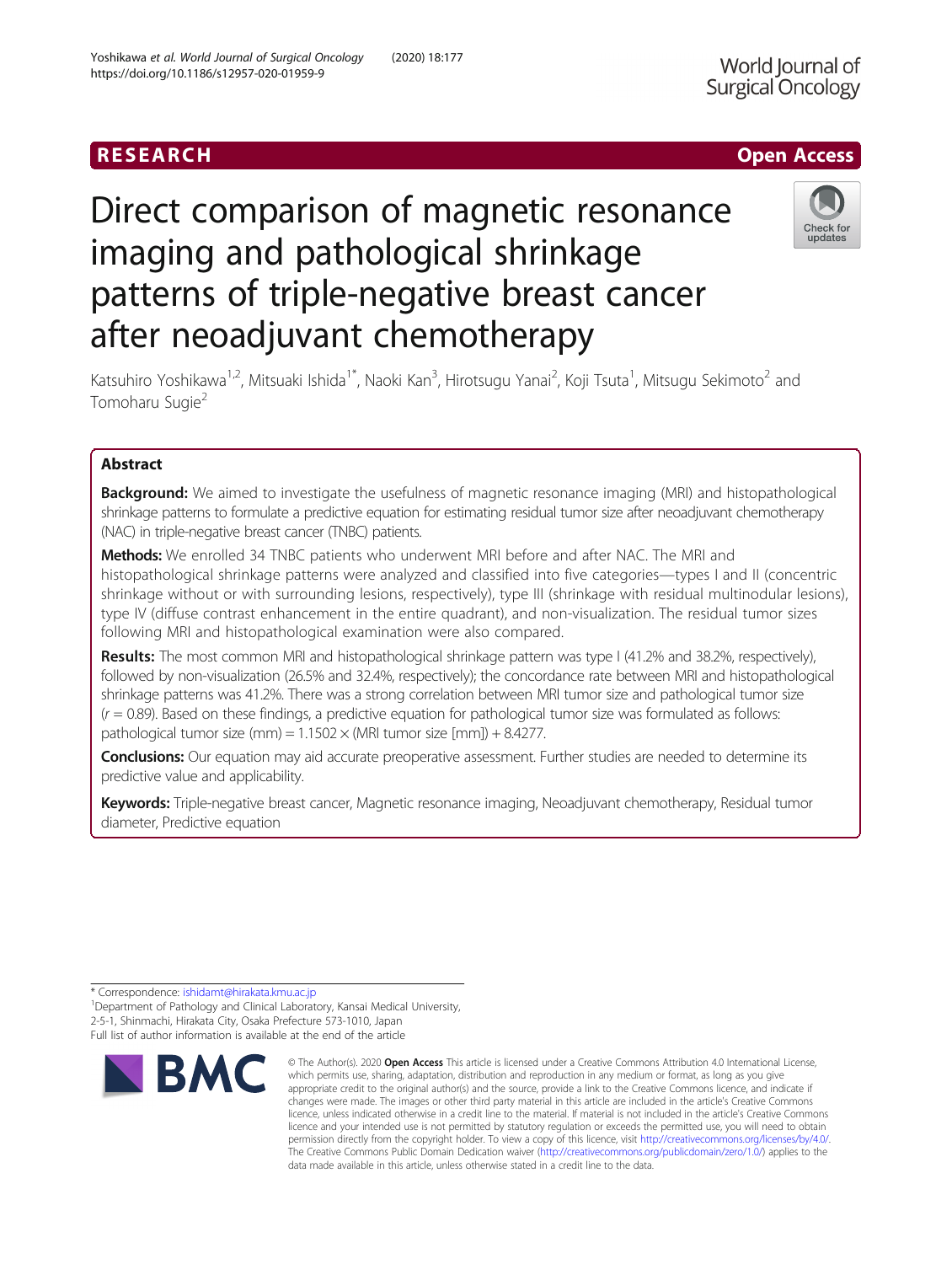# Background

Triple-negative breast cancer (TNBC), defined by a lack of estrogen receptor, progesterone receptor, and human epidermal growth factor receptor 2 (HER2) expression, is a high-grade phenotype of breast cancer with a poor prognosis [\[1,](#page-6-0) [2\]](#page-6-0). Although TNBC represents 12–17% of breast cancer patients, it is well-known that the rates of recurrence and/or distant metastasis, as well as mortality, are significantly higher in TNBC than other breast cancer subtypes [[3](#page-6-0)]. Patients with TNBC therefore often require adjuvant chemotherapy. Several large randomized clinical trials have demonstrated equivalent efficacy between neoadjuvant chemotherapy (NAC) and adjuvant chemotherapy and suggest that NAC improves the success rate of breast-conserving surgery (BCS) [\[4](#page-6-0)–[9](#page-7-0)]. Therefore, NAC is particularly recommended for patients with TNBC who are intended to receive BCS [\[10](#page-7-0)]. However, because patients undergoing NAC have higher local recurrence rates, the extent of resection must be carefully determined [[11\]](#page-7-0).

Magnetic resonance imaging (MRI) is widely used and plays a pivotal role in guiding the extent of breast surgery by providing estimates of the tumor size and distribution after NAC [\[12](#page-7-0), [13\]](#page-7-0). The superiority of MRI over ultrasound and mammography is well-recognized [\[14](#page-7-0)]. Obtaining accurate imaging information on the extent and distribution of residual carcinoma after NAC is of utmost importance, as over-estimation of the residual tumor size may lead to unnecessary mastectomies. Conversely, under-estimation may result in tumors on ink followed by additional surgeries. Despite this, there are very few reports comparing MRI and histopathology in terms of shrinkage patterns and tumor size. Our study intended to analyze the detailed radiopathological correlation between MRI patterns before and after NAC and pathological tumor residual patterns in patients with TNBC. The tumor diameter after NAC was also evaluated using MRI, and a predictive equation was developed to estimate the residual tumor diameter based on these findings.

# Methods

# Patient selection

We enrolled 165 consecutive patients with TNBC who underwent surgical resection at the Department of Surgery of the Kansai Medical University Hospital between January 2006 and December 2018. Patients who did not receive NAC or did not undergo MRI before and after NAC were excluded from the study; finally, 34 patients with TNBC were included.

This study was conducted in accordance with the principles of the Declaration of Helsinki, and the study protocol was approved by the Institutional Review Board of the Kansai Medical University Hospital (protocol no. 2019041). Informed consent was individually obtained from all participants included in the study.

# Chemotherapy

The NAC regimens were selected based on patients' preferences. Overall, 33 (97%) patients received sequential anthracycline- and taxane-based regimens. The anthracycline-based regimens included EC (epirubicin  $100 \text{ mg/m}^2$  and cyclophosphamide 500 mg/m<sup>2</sup>), AC (doxorubicin 60 mg/m<sup>2</sup> and cyclophosphamide 600 mg/m<sup>2</sup>), and FEC (epirubicin 100 mg/m<sup>2</sup>, cyclophosphamide  $500 \text{ mg/m}^2$ , and  $5$ -fluorouracil  $500 \text{ mg/m}^2$ m<sup>2</sup>). Chemotherapy was administered every 3 weeks for 4 cycles. The taxane-based regimens included docetaxel at a dose of 70 mg/m<sup>2</sup> every 3 weeks for 4 cycles, or weekly paclitaxel at a dose of  $80 \text{ mg/m}^2$  for 12 doses with scheduled rests. Only one patient received a taxane-based regimen without anthracyclines (docetaxel  $75 \text{ mg/m}^2$  and cyclophosphamide  $600 \,\mathrm{mg/m^2}$ ).

# MRI technique

MRI was performed using 1.5-T scanners (Signa Excite HD; GE Healthcare, Milwaukee, WI, USA) with a dedicated breast coil. All images were obtained in the prone position. All patients received intravenous contrast (0.1 mmol/kg gadopentetate dimeglumine).

MRI was performed 2 to 4 weeks prior to and following completion of NAC.

#### Interpretation of MRI

Two experienced breast surgeons and one experienced breast-imaging radiologist conjointly reviewed the preand post-NAC breast MRI findings of all patients.

The contrast-enhanced MRI patterns prior to NAC were classified into five categories, as described by Tomida et al. [[15](#page-7-0)]—solitary, grouped (localized lesion with linear and/or spotty enhancement), separated (multiple foci of contrast enhancement), mixed (grouped lesion with multiple foci), and replaced (diffuse contrast enhancement in entire quadrant) lesions. The MRI shrinkage patterns of breast cancer following NAC were classified into five categories, as suggested by Kim et al.  $[16]$  $[16]$ —type I (concentric shrinkage without any surrounding lesion), type II (concentric shrinkage with surrounding lesions), type III (shrinkage with residual multi-nodular lesions), type IV (diffuse contrast enhancement in entire quadrant), and non-visualization. Breast cancer reactions after NAC were determined using the response evaluation criteria in solid tumor classification [[17\]](#page-7-0), based on unidimensional measurements of the largest tumor diameter.

# Histopathological examination

The histopathological diagnosis of the breast cancers was independently performed by two experienced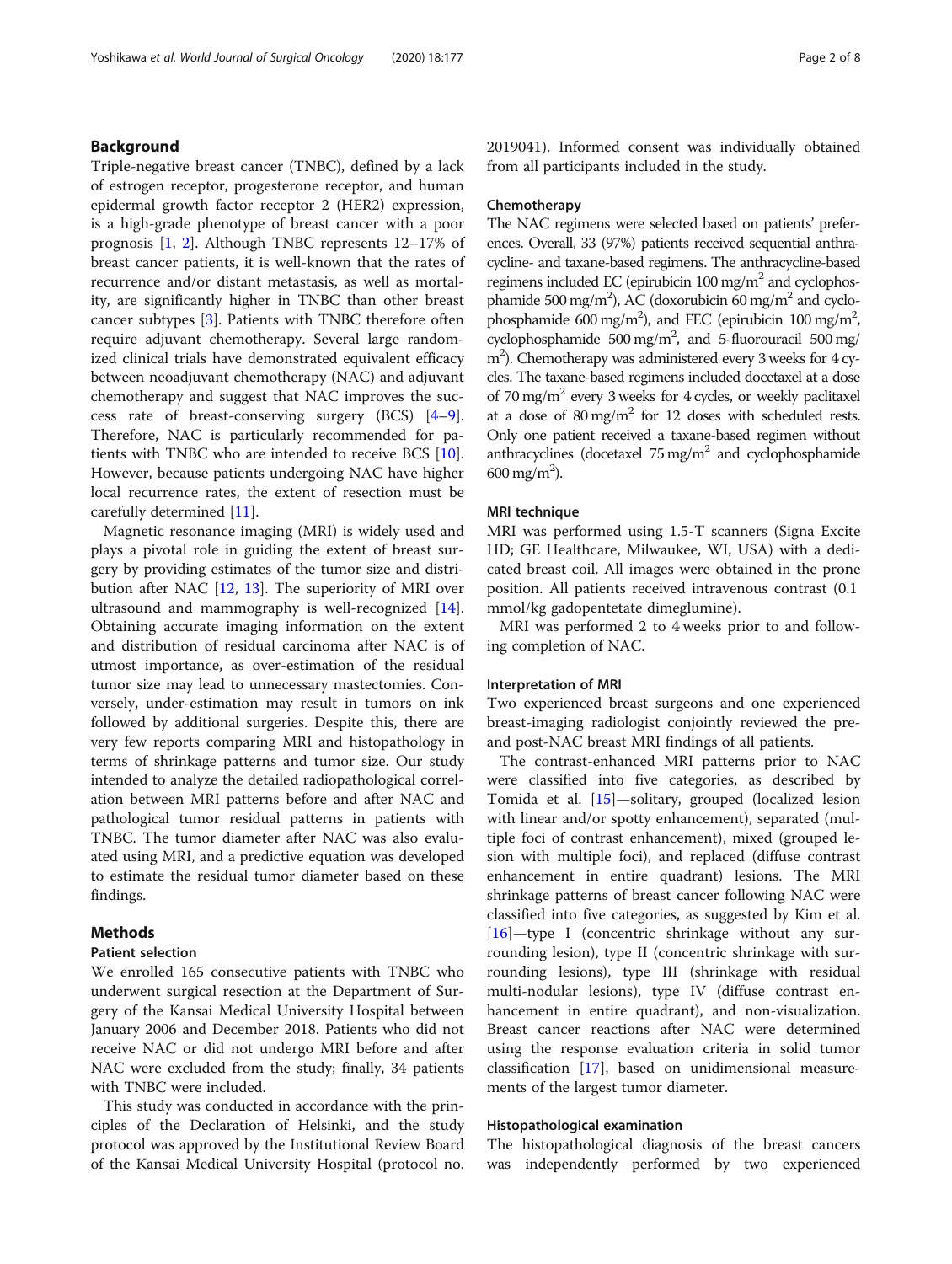diagnostic pathologists. The response following NAC was assessed based on the Miller–Payne grading system, established by Ogston et al. [\[18](#page-7-0)]. The grades are as follows: grade 1, no change or particular alteration to individual malignant cells and no reduction in overall cellularity; grade 2, minor loss of tumor cells  $( \leq 30\%)$ with overall cellularity remaining high; grade 3, an estimated 30 to 90% reduction in tumor cells; grade 4, a marked disappearance of tumor cells so that only small clusters or widely dispersed individual cells remain, with > 90% loss of tumor cells; and grade 5, no malignant cells identified in sections from the tumor site, only vascular fibroelastic stroma remaining, often containing macrophages, with possible presence of intraductal carcinoma components.

The histopathological patterns of the residual tumor were also classified into five categories, similar to the classification of MRI shrinkage patterns [\[15\]](#page-7-0). Histopathological tumor size was determined based on unidimensional measurements of the largest tumor diameter (including ductal component). A free margin of 2 mm or less was defined as positive [[19](#page-7-0)].

## Statistical analysis

All analyses were performed using the SPSS Statistics 25.0 software (IBM, Armonk, NY, USA). Agreement between two groups was analyzed using the Kappa test.

The Pearson correlation coefficient was used to compare tumor size on MRI with the histological tumor size. A P value of less than 0.05 was regarded as significant. Moreover, a predictive equation for the pathological tumor size based on MRI findings was evaluated using the least square method.

# Results

# Patients' characteristics

The characteristics of patients in the present cohort are summarized in Table 1. This study included 34 patients; all were female. The median age at the time of initial diagnosis was 53 (range 31–77) years. All patients were diagnosed with TNBC based on the biopsy specimens; 31, 2, and 1 patients were diagnosed with invasive carcinoma of no special type, apocrine carcinoma, and invasive lobular carcinoma, respectively. Ten patients were initially diagnosed with clinical stage I, 10 with stage IIA, 9 with stage IIB, 2 with stage IIIA, 1 with stage IIIB, and 2 with stage IIIC, respectively, according to the 8th Union for International Cancer Control TNM Classification [\[20\]](#page-7-0).

# MRI findings before and after NAC

The most common enhancement pattern before NAC was solitary (20 patients, 58.8%), followed in order by separated (7 patients, 20.6%), grouped (5 patients, 14.7%), and replaced

| Page 3 of 8 |  |  |
|-------------|--|--|
|             |  |  |

|               | Table 1 Clinical characteristics of patients with triple negative |  |  |
|---------------|-------------------------------------------------------------------|--|--|
| breast cancer |                                                                   |  |  |

| Factor                                                                                          | Median (range)                         | n              | $\frac{0}{0}$ |
|-------------------------------------------------------------------------------------------------|----------------------------------------|----------------|---------------|
| Total                                                                                           |                                        | 34             |               |
|                                                                                                 | $53(31 - 77)$                          |                |               |
| Menopausal status                                                                               | Premenopausal                          | 11             | 32.4          |
|                                                                                                 | Postmenopausal                         | 20             | 58.8          |
|                                                                                                 | Unknown                                | 3              | 8.8           |
| Histology                                                                                       | Invasive carcinoma, no<br>special type | 31             | 91.2          |
| Initial clinical stage<br>Ki-67<br>Lymph node metastasis<br>Neoadjuvant chemotherapy<br>regimen | Invasive lobular carcinoma             | 1              | 2.9           |
|                                                                                                 | Apocrine carcinoma                     | $\mathcal{P}$  | 5.9           |
| Age (years)<br>Type of surgery                                                                  | T                                      | 10             | 29.4          |
|                                                                                                 | <b>IIA</b>                             | 10             | 29.4          |
|                                                                                                 | <b>IIB</b>                             | 9              | 26.5          |
|                                                                                                 | <b>IIIA</b>                            | $\mathfrak{D}$ | 5.9           |
|                                                                                                 | <b>IIIB</b>                            | 1              | 2.9           |
|                                                                                                 | IIIC                                   | $\mathfrak{D}$ | 5.9           |
|                                                                                                 | Low $(520\%)$                          | $\mathfrak{D}$ | 5.9           |
|                                                                                                 | High $(> 20%)$                         | 29             | 85.3          |
|                                                                                                 | Unknown                                | 3              | 8.8           |
|                                                                                                 | Present                                | 15             | 44.1          |
|                                                                                                 | Absent                                 | 19             | 55.9          |
|                                                                                                 | Taxane                                 | 1              | 2.9           |
|                                                                                                 | Taxane + anthracycline                 | 33             | 97.1          |
|                                                                                                 | Radical mastectomy                     | 11             | 32.4          |
|                                                                                                 | Partial mastectomy                     | 23             | 67.6          |

(2 patients, 5.9%) lesions (Fig. [1](#page-3-0)a–d; Table [2](#page-3-0)). None of the patients in the present study showed mixed enhancement patterns.

Table [2](#page-3-0) summarizes the tumor shrinkage patterns after NAC. The most common shrinkage pattern on MRI was type I (14 patients, 41.2%), followed in order by non-visualization (9 patients, 26.5%), type III (5 patients, 14.7%), type II (4 patients, 11.8%), and type IV (2 patients, 5.9%) (Fig. [2a](#page-4-0)–e; Table [2](#page-3-0)). For the association between the initial findings and shrinkage patterns in MRI, the most common shrinkage pattern (type I) was observed in 60% of the patients with solitary patterns, followed by non-visualization, which was observed in 30% (Table [2\)](#page-3-0). Patients with non-visualization patterns after NAC initially had either solitary or separated enhancement patterns. MRI shrinkage patterns did not significantly correlate with the clinicopathological parameters, including the menopausal status, clinical stage of the tumor, and Ki-67 labeling index.

# Histopathological features following NAC

The most common histopathological regression grade was 1 (12 patients, 35.3%), followed by grades 5 (11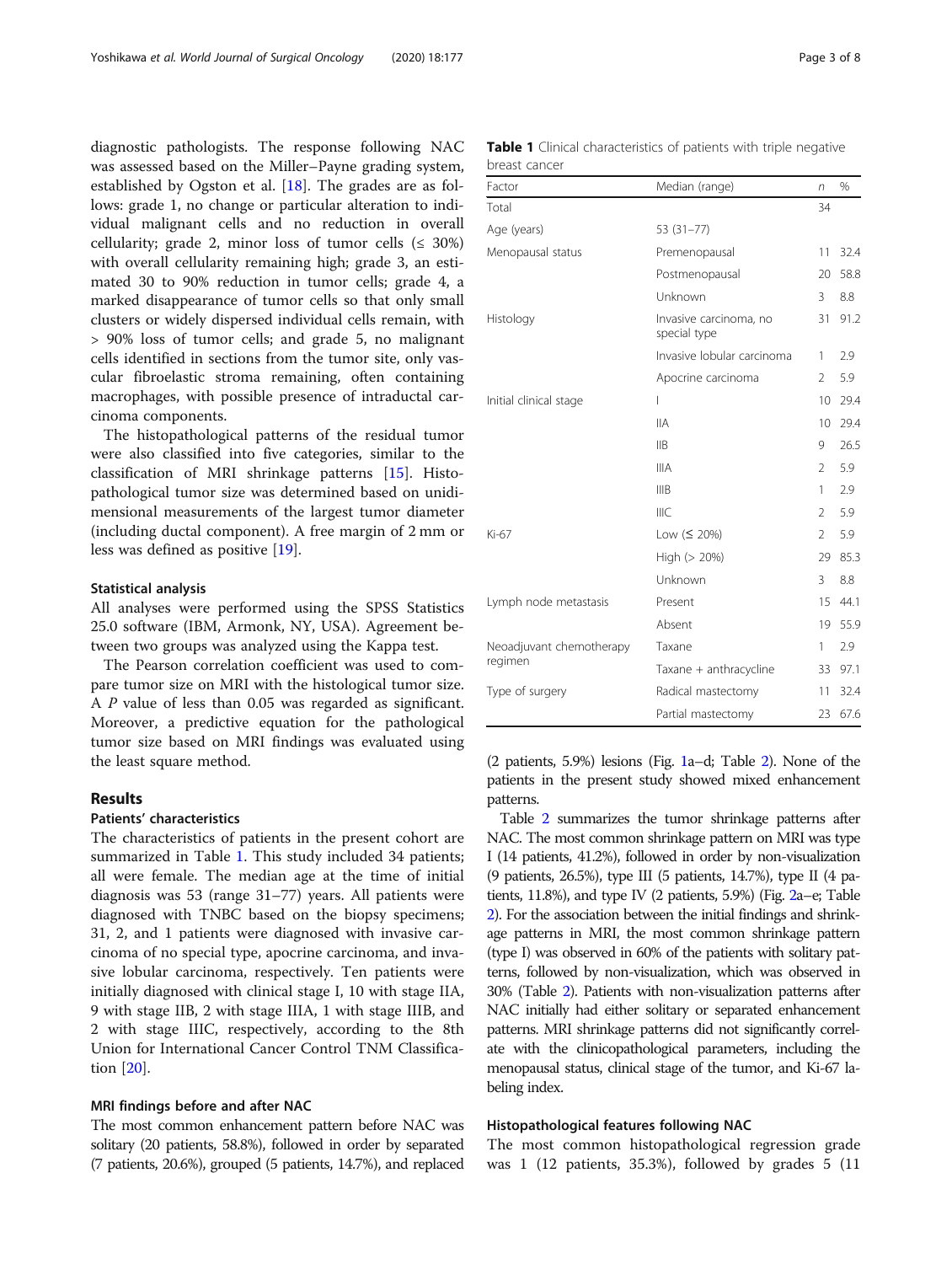<span id="page-3-0"></span>

patients, 32.4%), 2 (6 patients, 17.6%), 4 (4 patients, 11.8%), and 3 (1 patient, 2.9%) (Fig. [3a](#page-5-0)–d; Table [3](#page-5-0)). The most common shrinkage pattern on histopathology was type I, observed in 38.2% of the patients, followed in order by non-visualization (32.1%), type III (20.6%), type II (5.9%), and type IV (2.9%) (Table [3](#page-5-0)). The observed concordance between the shrinkage patterns on MRI and on histopathology was 41.2% (Kappa statistics 0.181,

Table 2 Correlation between initial contrast-enhancement patterns prior to neoadjuvant chemotherapy and shrinkage patterns

| Shrinkage<br>patterns |          | Initial enhancement patterns |           |          |  |  |
|-----------------------|----------|------------------------------|-----------|----------|--|--|
|                       | Solitary | Grouped                      | Separated | Replaced |  |  |
| Non-visualization     | 6        |                              | Κ         |          |  |  |
| Type I                | 12       |                              |           |          |  |  |
| Type II               |          |                              |           |          |  |  |
| Type III              |          |                              |           |          |  |  |
| Type IV               |          |                              |           |          |  |  |

 $p = 0.07$ ). Subsequently, we performed a direct comparison between MRI-based and histopathological shrinkage patterns in TNBC. Among 11 patients with no residual disease, six were diagnosed as having non-visualization pattern on MRI (sensitivity, 54.5%). In the other five patients, type I MRI shrinkage pattern was observed in 1 patient, type II in 2, and type III in 2 other patients (Table [3](#page-5-0)). Among the 23 patients who had residual disease, three did not show contrast-enhanced lesions on MRI (specificity 87.0%). Pathological shrinkage patterns did not significantly correlate with the clinicopathological parameters, including the menopausal status, clinical stage of the tumor, and Ki-67 labeling index.

# Relationship between MRI and histopathological tumor sizes after NAC

Next, we assessed the residual tumor size on MRI and on histopathology after NAC in 25 patients with TNBC. There was a significant correlation between MRI tumor size and histopathological tumor size (Pearson's correlation coefficient of 0.89,  $p < 0.0001$ ) (Fig. [4](#page-6-0)). The mean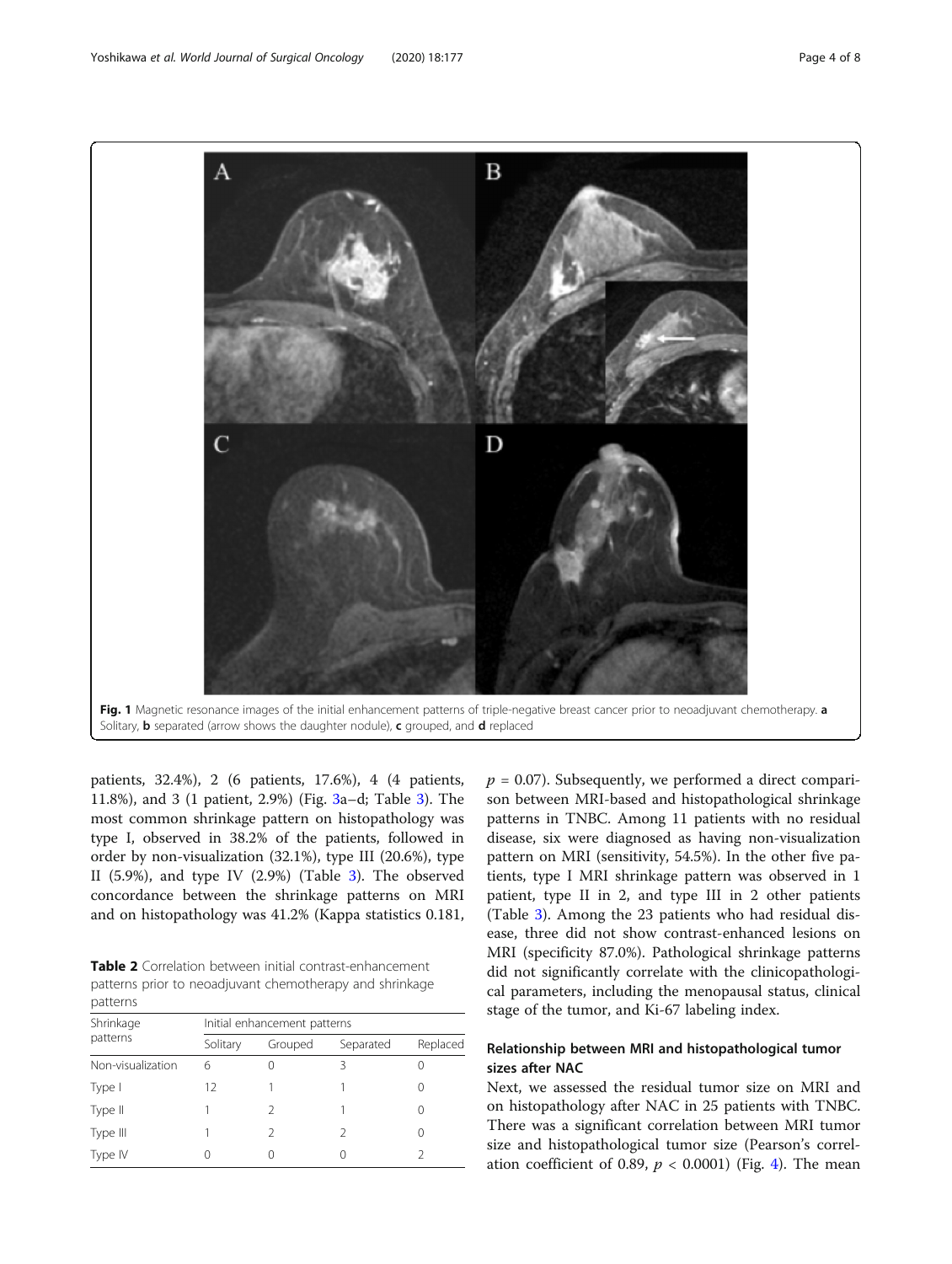<span id="page-4-0"></span>

surrounding lesions, type II; e diffuse contrast enhancement in entire quadrant, type IV

difference between MRI-based and histopathology-based tumor diameter was  $11.5 \pm 12.7$  mm. The following equation was developed based on the findings:

Pathological residual tumor size (mm)  $= 1.1502 \times (residual~tumor~size~[mm]) + 8.4277$ 

This equation can be applied to patients with MRI shrinkage patterns that are reflective of types I, II, III, and IV (excluding non-visualization). "Pathological residual tumor size" implies the total tumor size including invasive carcinoma and intraductal carcinoma components. If a resection size was estimated based on this equation before surgery, a safe margin of 10 mm beyond the calculated pathological size would lead to a positive margin rate of 4%. Moreover, a 20-mm safe margin would result in a positive margin rate of 0%.

# **Discussion**

In the present study, we demonstrated a significant correlation between MRI and histopathology for residual tumor size and obtained a predictive equation to

estimate the size of residual tumors using MRI results. Furthermore, the correlation between MRI and histopathological shrinkage patterns in patients with TNBC after NAC was relatively high.

Several reports have elucidated the shrinkage patterns of breast cancer after NAC. Kim et al. studied the shrinkage tumor patterns on MRI following NAC, and they reported that the most common MRI shrinkage patterns in breast cancer patients were type I (51.8%), followed by type II (23.2%) [[16](#page-7-0)]. Tomida et al. studied the correlation between MRI shrinkage patterns and pathological shrinkage patterns following NAC. They reported that the most common pathological shrinkage pattern was type II (40.7%), followed by type III (29.6%), and the concordance rate between MRI and histopatho-logical patterns was 48% [\[15](#page-7-0)]. However, these two studies did not examine the relationship between the shrinkage patterns of various molecular subtypes of breast cancer. In the present study, the high rate of type I (41.2%), the relatively high rate of non-visualization (26.5%), and the low rate of type II (11.8%) patterns may be a characteristic feature of MRI shrinkage patterns in TNBC. Furthermore, the present study found that high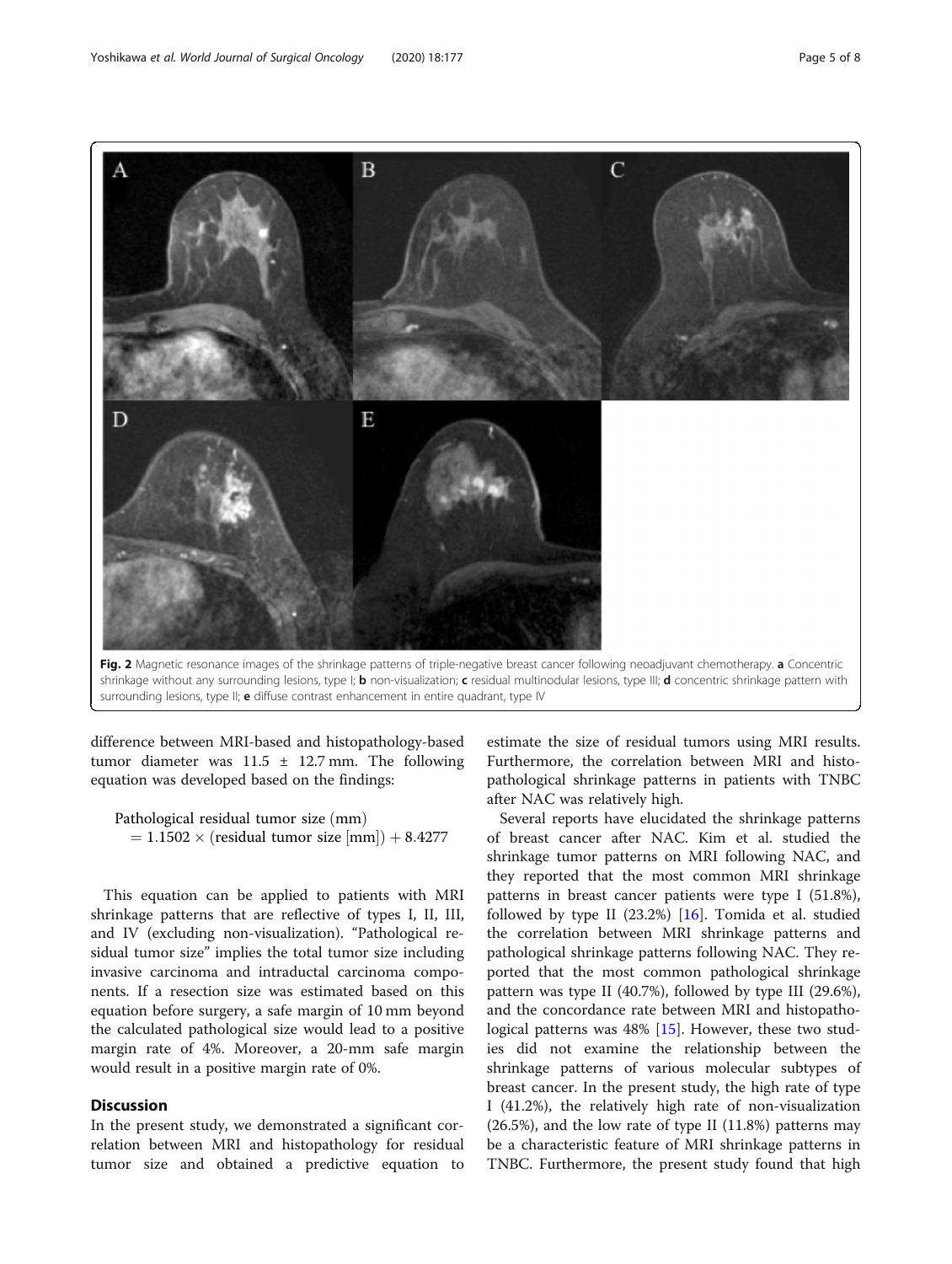<span id="page-5-0"></span>

frequencies of type I (38.2%) and non-visualization (32.4%) pathological shrinkage patterns were characteristic of TNBC. The concordance rate of 41.2% between MRI and pathological shrinkage patterns in the present cohort was comparable to that of the previous report (48%), in which no distinction among molecular subtypes was found [[15](#page-7-0)].

Because of the high effectiveness of chemotherapy observed in patients with TNBC [\[21\]](#page-7-0), our study resulted in a high frequency of the "non-visualization" pathological pattern, compared to previous reports [[15](#page-7-0), [16](#page-7-0)].

Table 3 Correlation between MRI shrinkage patterns and pathological shrinkage patterns following neoadjuvant chemotherapy

| Pathological shrinkage pattern |   |   |                  |                                                   |
|--------------------------------|---|---|------------------|---------------------------------------------------|
|                                |   |   |                  |                                                   |
| MRI shrinkage pattern          |   |   |                  |                                                   |
| Non-visualization 6            | 2 | 0 |                  | $\left( \right)$                                  |
|                                | 8 |   | 3                |                                                   |
| 2                              | 0 | ∩ | $\mathcal{P}$    | $\left( \right)$                                  |
| $\mathcal{P}$                  | 2 |   | $\left( \right)$ | $\left( \right)$                                  |
| 0                              |   | ∩ |                  | $\left( \right)$                                  |
|                                |   |   |                  | Non-visualization Type I Type II Type III Type IV |

Moreover, the high frequency of type I pathological shrinkage pattern suggests that the concentric shrinkage pattern may be more commonly found in TNBC than in other molecular subtypes after NAC. These characteristics of TNBC may be attributed to differences in the efficacy of NAC, evidenced by the variation observed in the tumor shrinkage patterns after NAC among different molecular subtypes.

MRI is known to be useful for predicting pathological complete responses (pCR) after NAC. Liu et al. reported a high specificity (88%) and relatively low sensitivity (65%) for MRI in predicting pCR among patients with breast cancer [[22](#page-7-0)]. Although the molecular subtypes were not classified in their reports, the results of the present study concur with theirs. Therefore, TNBC may have a similar tendency to other molecular subtypes on pCR prediction.

Nakahara et al. reported that TNBC showed a significant correlation between the residual tumor sizes obtained on MRI and pathological tumor sizes after NAC [[23\]](#page-7-0). However, an MRI-based predictive equation for residual tumor size has yet to be developed. The development of an accurate MRI-based measurement tool is of particular necessity for patients receiving NAC and BCS, a matter that needs to be urgently addressed. Our predictive equation may help to estimate accurately tumor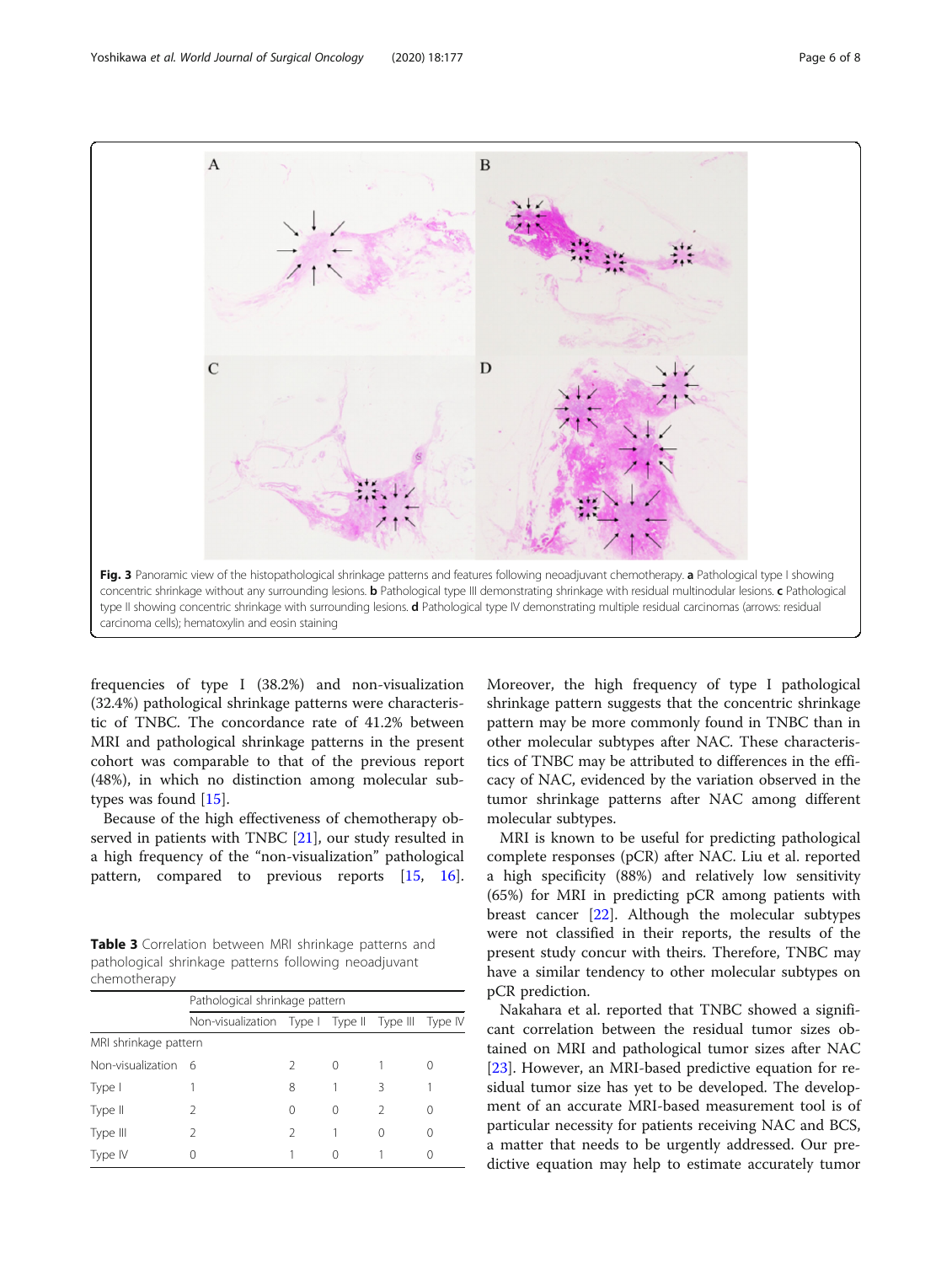<span id="page-6-0"></span>

size and to reduce the high rate (2–40%) of tumors on ink reported in patients undergoing BCS after NAC [[24\]](#page-7-0).

The present study had several limitations. First, it was a retrospective single-institution study with a small sample size, and therefore, selection bias was a possibility. Second, the present study only analyzed TNBC. Since the MRI and pathological shrinkage patterns after NAC may be influenced by molecular subtypes, further studies are needed to investigate the characteristics of residual carcinoma after NAC in patients with various molecular types of breast cancer. Third, for our predictive equation, a validation study is required before it can be formally used; therefore, additional studies are needed to evaluate its applicability.

# Conclusions

In the present study, we investigated the characteristics of MRI and pathological shrinkage patterns and their relationship in patients with TNBC. We also developed a useful equation for estimating the size of residual cancer after NAC in patients with TNBC, based on the size noted on MRI. The newly developed equation may improve the success rates for BCS after NAC among patients with TNBC.

### Abbreviations

BCS: Breast-conserving surgery; HER2: Human epidermal growth factor receptor 2; MRI: Magnetic resonance imaging; NAC: Neoadjuvant chemotherapy; pCR: Pathological complete responses; TNBC: Triple-negative breast cancer

#### Acknowledgements

Not applicable

# Authors' contributions

KY analyzed and interpreted the patient data regarding the triple negative breast cancer after neoadjuvant chemotherapy. MI and KY performed the histological examination of the breast and were major contributors in the writing of the manuscript. NK and KY reviewed the MRI findings. HY, KT, MS, and TS contributed to data interpretation. All authors read and approved the final manuscript.

## Funding

This research did not receive any specific grant from funding agencies in the public, commercial, or not-for-profit sectors.

#### Availability of data and materials

The datasets used and/or analyzed during the current study are available from the corresponding author on reasonable request.

#### Ethics approval and consent to participate

All procedures performed in studies involving human participants were completed in accordance with the ethical standards of the institutional and/ or national research committee and with the 1964 declaration of Helsinki and its later amendments or comparable ethical standards. Informed consent: Informed consent was obtained from all individual participants included in the study.

## Consent for publication

Not applicable.

#### Competing interests

The authors declare no conflict of interest.

#### Author details

<sup>1</sup>Department of Pathology and Clinical Laboratory, Kansai Medical University, 2-5-1, Shinmachi, Hirakata City, Osaka Prefecture 573-1010, Japan. 2 Department of Surgery, Kansai Medical University, 2-5-1, Shinmachi, Hirakata City, Osaka Prefecture, Japan. <sup>3</sup>Department of Radiology, Kansai Medical University, 2-5-1, Shinmachi, Hirakata City, Osaka Prefecture, Japan.

# Received: 20 April 2020 Accepted: 15 July 2020 Published online: 21 July 2020

#### References

- 1. Cleator S, Heller W, Coombes RC. Triple-negative breast cancer: therapeutic options. Lancet Oncol. 2007;8:235–44.
- 2. Dent R, Trudeau M, Pritchard KI, Hanna WM, Kahn HK, Sawka CA, et al. Triple-negative breast cancer: clinical features and patterns of recurrence. Clin Cancer Res. 2007;13:4429–34.
- 3. Foulkes WD, Smith IE, Reis-Filho JS. Triple-negative breast cancer. N Engl J Med. 2010;363:1938–48.
- 4. Fisher B, Brown A, Mamounas E, Wieand S, Robidoux A, Margolese RG, et al. Effect of preoperative chemotherapy on local-regional disease in women with operable breast cancer: findings from National Surgical Adjuvant Breast and Bowel Project B-18. J Clin Oncol. 1997;15:2483–93.
- Fisher B, Bryant J, Wolmark N, Mamounas E, Brown A, Fisher ER, et al. Effect of preoperative chemotherapy on the outcome of women with operable breast cancer. J Clin Oncol. 1998;16:2672–85.